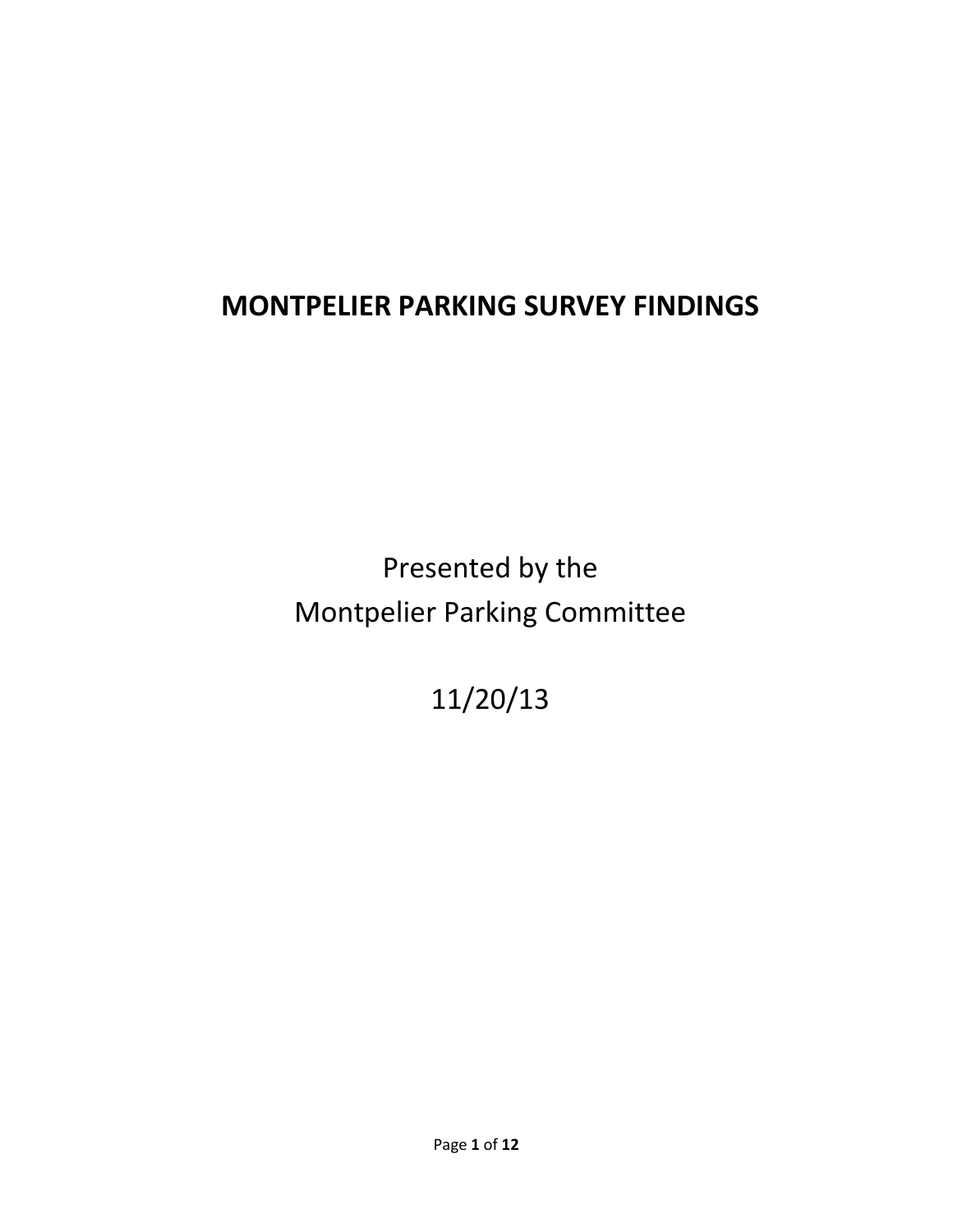#### **MONTPELIER PARKING SURVEY FINDINGS**

The purpose of these surveys was to gauge public perception of the parking situation in downtown Montpelier. Recognizing that perception may be based on perspective, we offered four surveys - one for Montpelier residents (residents), one of for people who work in downtown Montpelier (employees), one for people who own or run businesses in downtown Montpelier (employers), and one for people who patronize downtown Montpelier (consumers). Each of the four surveys attempted to ask specific questions pertinent to those perspectives, and respondents were welcome to answer each survey that related to them – as long as they only responded to each survey once. For instance, if a person lived, worked, and shopped in Montpelier, they may have completed 3 of the 4 surveys.

The survey was conducted using the on-line survey tool *Survey Monkey*. A link to an introduction page with the four surveys was posted on the City of Montpelier website from the end of August through October 1, 2013. During that period over 1,200 surveys were completed. The following are the response rates for each survey:

> *Residents = 444 respondents Employees = 380 respondents Consumers = 345 respondents Employers = 52 respondents*

#### **Outreach**

The committee reached out to various businesses and constituencies in Montpelier to promote the survey. The committee drafted an e-mail introduction that outlined the purpose of the survey and included links to the online version of all four survey sections. This e-mail outreach was shared broadly with the Vermont State Employees Association, the Vermont NEA, the American Federation of Teachers, Hunger Mountain Coop, the Montpelier School Board, National Life, Montpelier Montessori School, Turtle Island Children's Center, Onion River Sports, and Montpelier Alive. The Montpelier Bridge proved to be helpful in advertising the work of the committee and printed notices regarding the surveys. In addition to this outreach, members of the committee posted links to the survey on Facebook and relied on this social media tool to drive participation.

#### **Limitations**

No survey is without its limitations. For one, there was no way to ensure that people were not filling out surveys more than once. Trusting in the good faith of our fellow Vermonters we feel that it was unlikely this was an issue. In addition, the goal of any survey is to gauge opinions of a given population by surveying subsets of that population. While *Survey Monkey* is free and easy to use, our approach was less academic allowing for no way to measure sampling error or control for potential bias. Finally, the survey was offered on-line only, making it difficult for those without a computer or internet to access the survey. While we believe the survey was a useful and valuable first step in gauging public perception of the parking situation in Montpelier, we also caution readers to be mindful of the survey's limitations. It should also be noted that significant roadwork was happening downtown (related to the district heat project) during the survey period.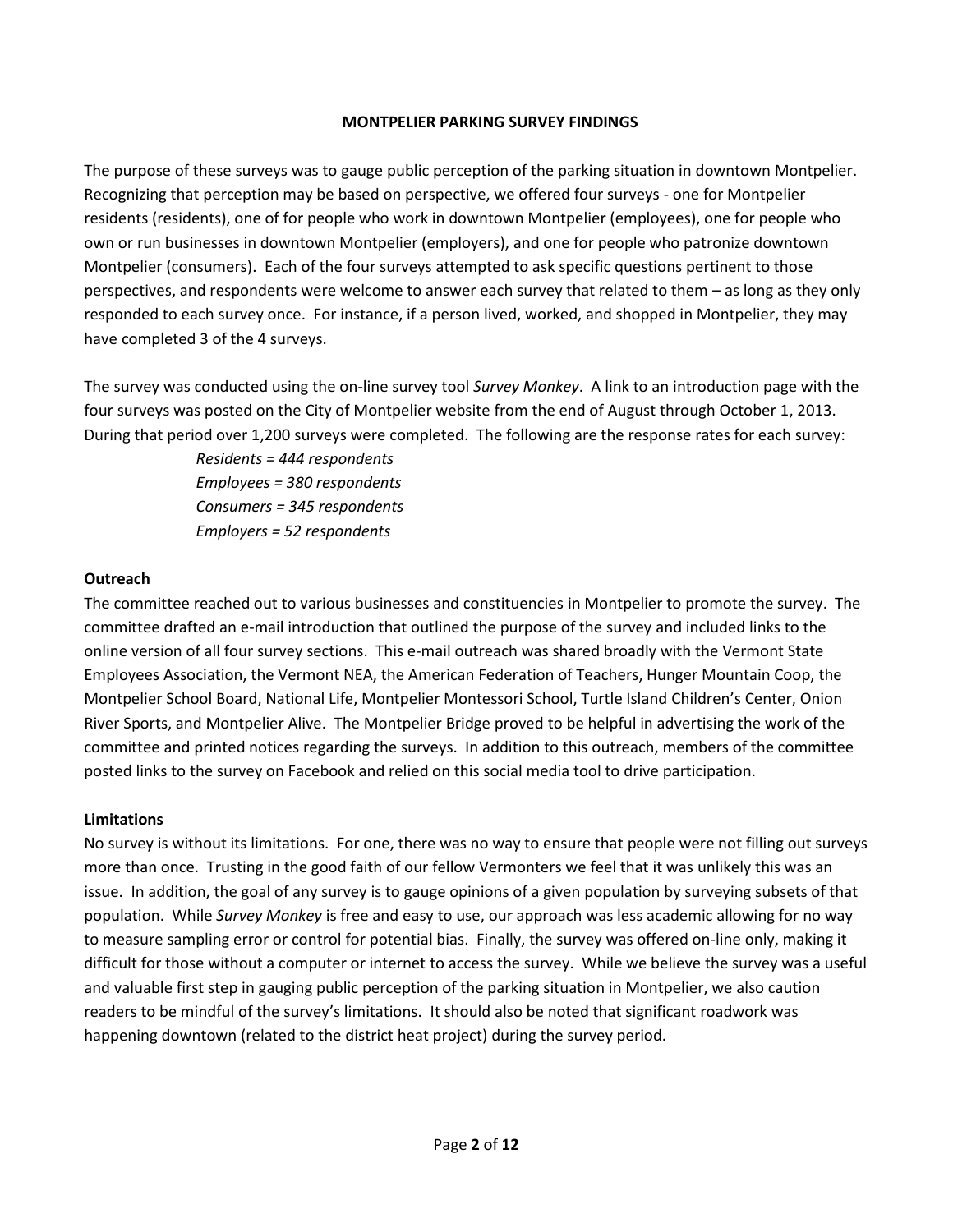#### **Going Forward**

The survey will be a useful tool in helping guide the agenda and potential future recommendations of the parking committee. The purpose of this document is to report on the findings of the survey. It does not provide any recommendations at this time.

#### **Resident Survey Results**

#### *Number of Respondents = 444*

Summary: Three quarters of resident respondents felt there was a parking problem downtown. Approximately half of resident respondents worked downtown, and a quarter lived within downtown. Resident respondents overwhelmingly owned cars and had access to off-street parking. In addition, a strong majority of respondents use their cars to commute to work, most of who use their car as the primary source of transportation for getting to work. Half of respondents reported walking to work, and 21% sometimes ride their bikes.

Three-quarters of resident respondents said there was not a parking problem in their neighborhoods, with 90% of respondents saying they have access to off-street parking in their neighborhoods. Most resident respondents owned their home and almost all had cars. Of those who rent, an overwhelming majority said that parking was an important factor in choosing their housing. Finally more than half of the respondents felt the winter parking ban should be modified in good weather.

- 26% of resident respondents lived downtown defined as between Barre St., the Main St. traffic circle, Bailey Street, and the river.
- Approximately half of resident respondents (48%) work in downtown Montpelier.
- Of the many forms of transportation used to get to work, 83% use cars, 51% walk, 21% bike, and 6% take the bus.
	- $\circ$  When asked about their primary form of transportation, 66% said car, 23% walk, and 5% bike.
- 75% of resident respondents think there is a parking problem in downtown Montpelier.
	- $\circ$  43% said it was worse in the winter, while 39% felt no particular season was worse.
- Only 25% of resident respondents thought there was a parking problem in their neighborhood.
	- $\circ$  Of those who did, 50% thought it was worse in the winter and 44% thought no particular season was worse.
- 69% of resident respondents own their home.
	- $\circ$  Of those who rent, 87% said that parking was an important factor in choosing their housing.
- 98% of resident respondents have a car and 90% have off-street parking at their residence.
- 34% of resident respondents said they were affected by the overnight parking ban in the winter of which 66% said they were negatively impacted, while 17% said they were neither positively or negatively impacted and 13% said they were both positively and negatively impacted.
- 63% of resident respondents thought the winter parking ban should be modified in good weather.
- The following pie chart shows the geographically distribution of the resident respondents neighborhoods: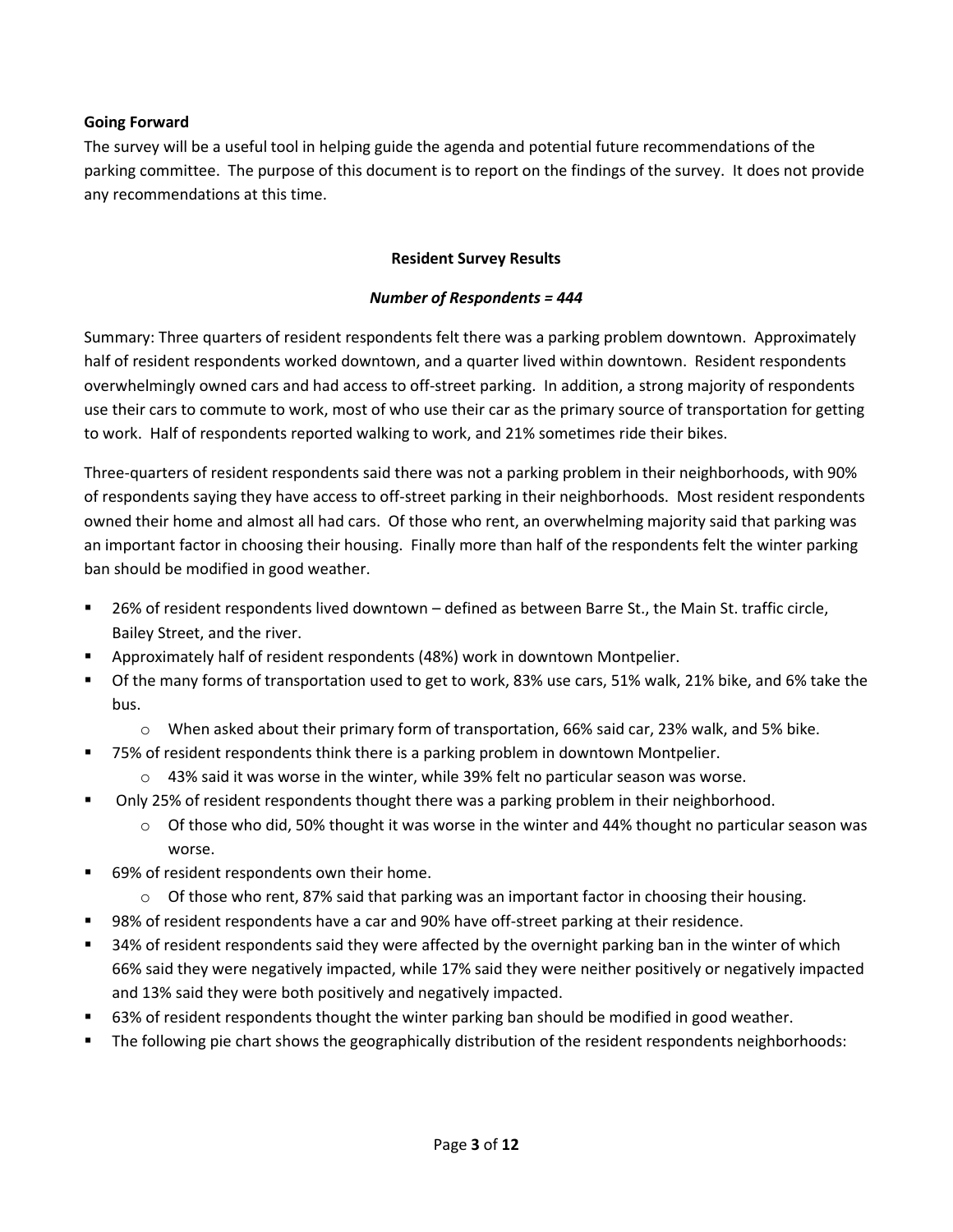#### **Geographical Residences of Respondents**



The survey provided resident respondents the opportunity to provide suggestions as to how the current winter parking ban should be modified, of which 175 suggestions and comments were received. From these, common themes were identified and given weight based on frequency. Many of the respondents had more than one suggestion and each suggestion was attributed to a corresponding theme. The following are those theme in order of frequency:

- **Parking ban only when there is snow = 37**
- The city should have some form of signal or flashing light system (similar to Burlington) = 24
- Parking ban should be based on weather forecasts and instituted when snow events are forecasted  $= 21$
- Parking ban should be based on when plowing and snow removal are necessary = 20
- **The city could do more outreach/communication in instituting a parking ban through the use of e**mail blasts, internet, hotlines, radio, TV, etc. = 17
- The city should consider alternate side of the street parking or alternate street parking  $= 13$
- The city should be more lenient with ticketing concerning the winter ban =  $12$
- The city should lift the winter ban all together =  $7$
- The parking ban period should be shortened, especially during milder months = 5
- Residents should be able to park in light snow, but not in deep snow  $= 4$
- The city should not lift the winter ban =  $2$
- Residents should be allowed to park in parking garages overnight during winter = 2
- The city should tow and ticket to enforce ban =  $1$
- The city should not consider flashing lights (like Burlington) =  $1$
- **Residents should be able to park in the lot off East State St and First in Fitness = 1**

Resident respondents were also given the opportunity to provide comments, suggestions or concerns as it relates to their parking experience in downtown Montpelier, of which 180 suggestions and comments were received. From these, common themes were identified and given weight based on frequency. Many of the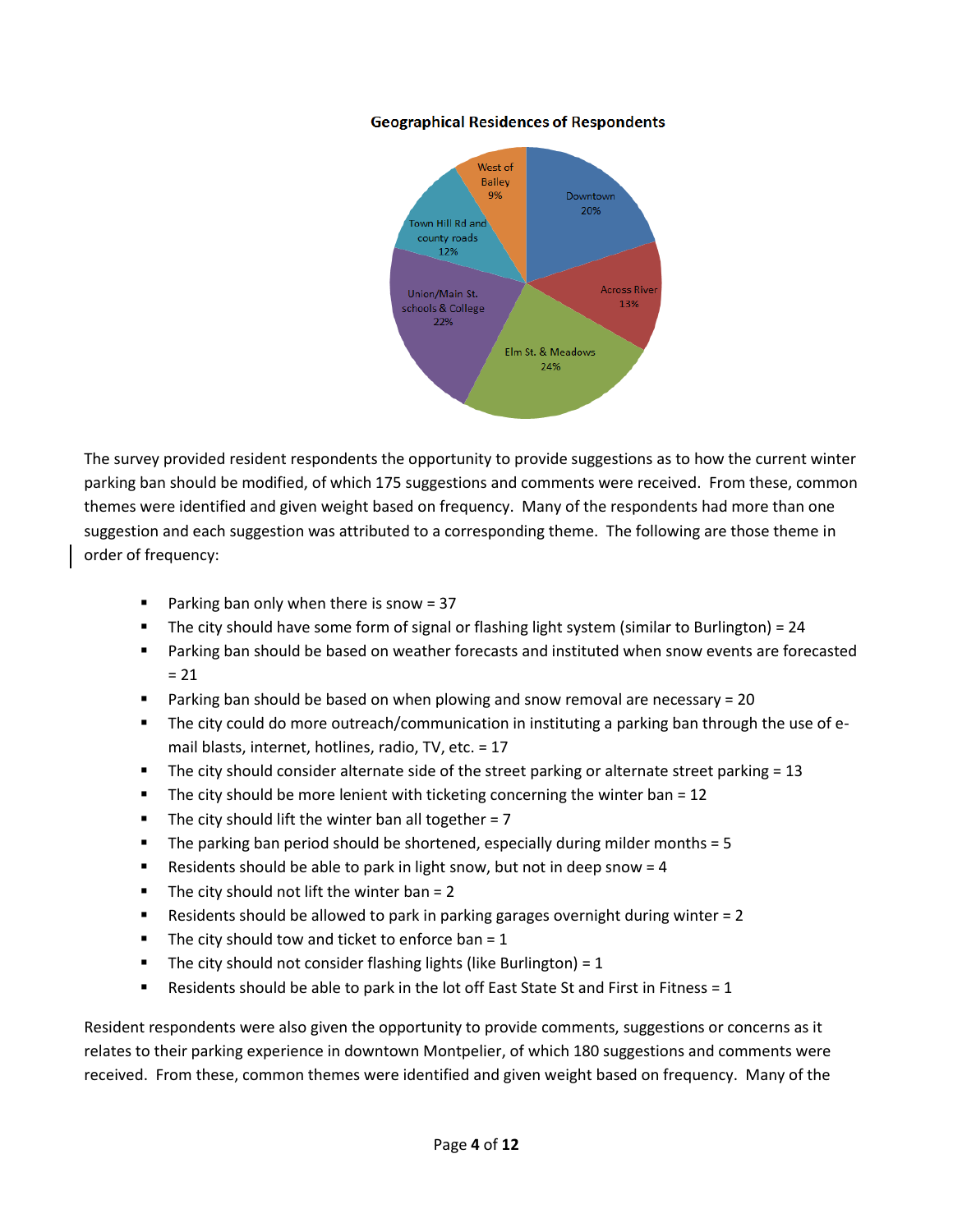respondents had more than one comment, suggestion or concern and each was attributed to a corresponding theme. The following are those themes in order of frequency:

- The city should build a parking garage for general use  $= 26$
- The city should develop more incentives for alternative modes of transport to/from downtown (suggestions include opening private lots on weekends for public use, more bike racks and improved walking/biking trails, more frequent bus routes) = 18
- Downtown parking is not an issue =  $17$
- City residents should be granted a free/reduced cost parking permit or reserved spaces = 17
- The city has inadequate downtown parking, but no solution provided  $= 17$
- The city should build a parking garage for employees (both downtown and state) =  $15$
- **Safety is the major concern of city parking issue, the city should evaluate parking ordinances and** traffic lights on busy corners = 12
- The city should modify the parking ban (suggestions included above) =  $11$
- The downtown city parking is too expensive and/or meter times are too short = 9
- The city should not add more parklets =  $9$
- The city should do more snow clearing to remove it from busy streets =  $8$
- The city should increase enforcement of all traffic-related issues, including pedestrians, bicyclists, residents = 7
- The city should permit parking on only 1 side of the street during winter for busy side streets  $= 6$
- The city should develop a 'walkable downtown' model with a pedestrian street similar to Church Street in Burlington = 5
- The city should offer free parking  $= 5$
- Commuters should be granted a pass, be designated to a private lot and shuttled into the downtown  $= 4$
- The city should not make additional parking available in the downtown  $= 4$
- **Downtown parking is only an issue when the legislature is in session = 4**
- No reservation of parking spaces (public or private) should be permitted  $= 3$
- **Peroperty and reduce street congestion = 2**
- The city should modify property laws so that driveways can be built on private property and reduce street congestion = 2
- The city should develop more downtown housing so driving downtown is not necessary  $= 2$
- **The city should invest in a third party research study on parking patterns for more resilient** strategies = 1

## **Employee Survey Results**

## *Number of Respondents = 380*

Summary: Most of the employee respondents commute to Montpelier from other towns. Most respondents also drive regularly and never carpool, take a bus, walk, or ride a bike to work. Most said they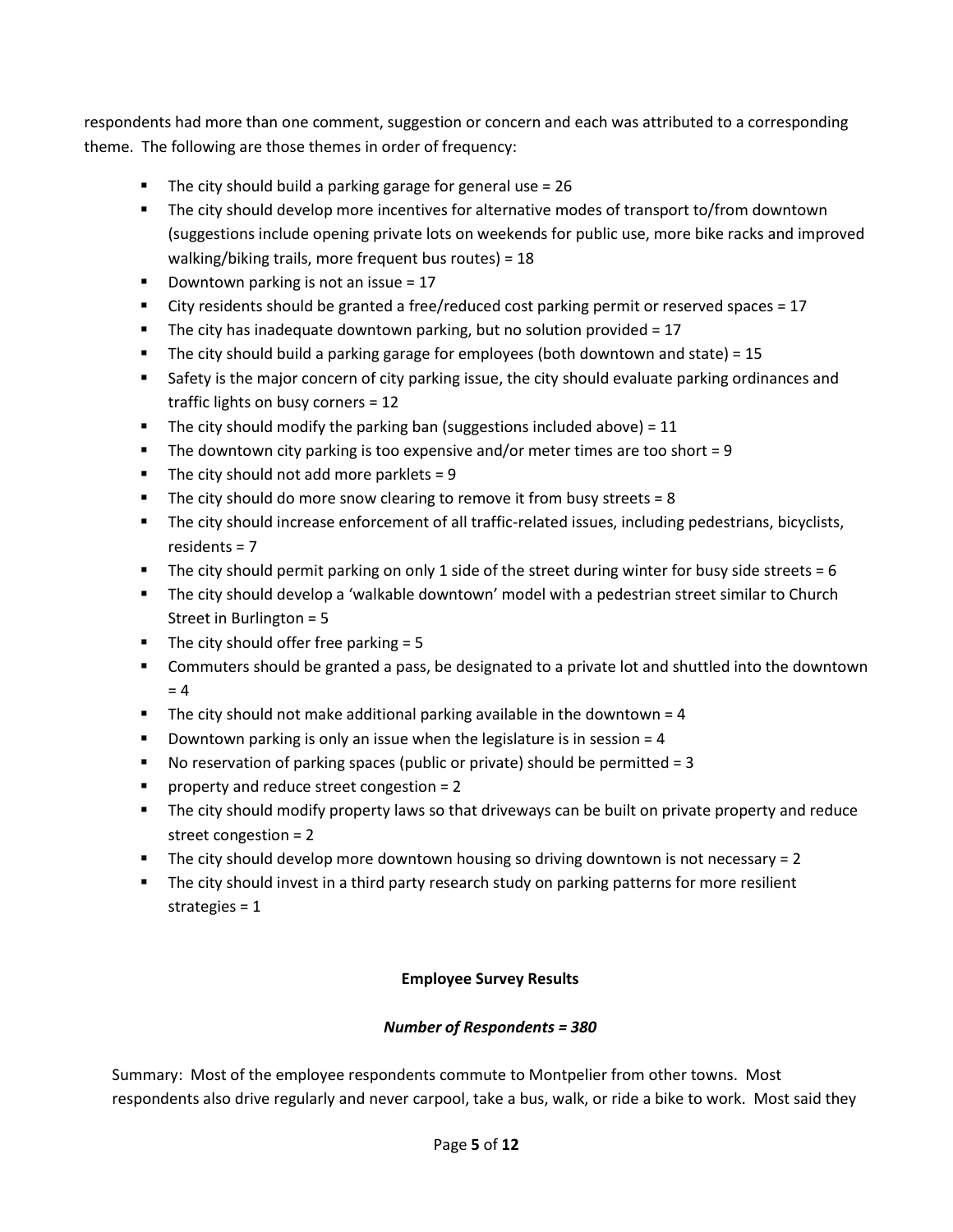had access to parking through work but were split on whether the parking was adequate. Those that did not have access to parking through their employer were split on the level of inconvenience. Many of those that do not have access to parking either park on unmetered streets or at meters. Responses concerning either knowledge of or interest in "incentives" promoting the use of buses or other forms of alternative transportation were also mixed.

- 68% of employee respondents lived outside of Montpelier.
- 56% of employee respondents were state employees, 33% were employed by local business, and 11% responded "other".
- 79% of employee respondents said they drive to work most days, 15% drive sometimes, and 6% never drive to work.
- 75% of employee respondents said they never carpool, while 19% sometimes carpool and 6% carpool most days.
- **87% of employee respondents never take the bus, 11% take the bus sometimes, and 3% take the bus** most days.
- 77% of employee respondents never walk to work, 15% walk sometimes, and 8% walk most days.
- 81% of employee respondents never ride their bike to work, 16% ride sometimes, and only 3% ride to work most days.
- 42% sometimes have trouble finding parking when they drive to work, 33% never have a problem, and 25% never have a problem finding parking when they come to work most days.



## How often do you have trouble finding parking when you drive to work?

- 38% of employee respondents generally park very close to their work, 37% walk less than 5 minutes, 20% have a 5 to 10 minute walk to work from where they park, 3% have more than a 10 minute walk, and 3% said it was not applicable.
- 74% of employee respondents have access to employee parking.
	- o When asked if that parking was adequate, 36% responded yes, 40% responded no, and 24% said it does not apply to them.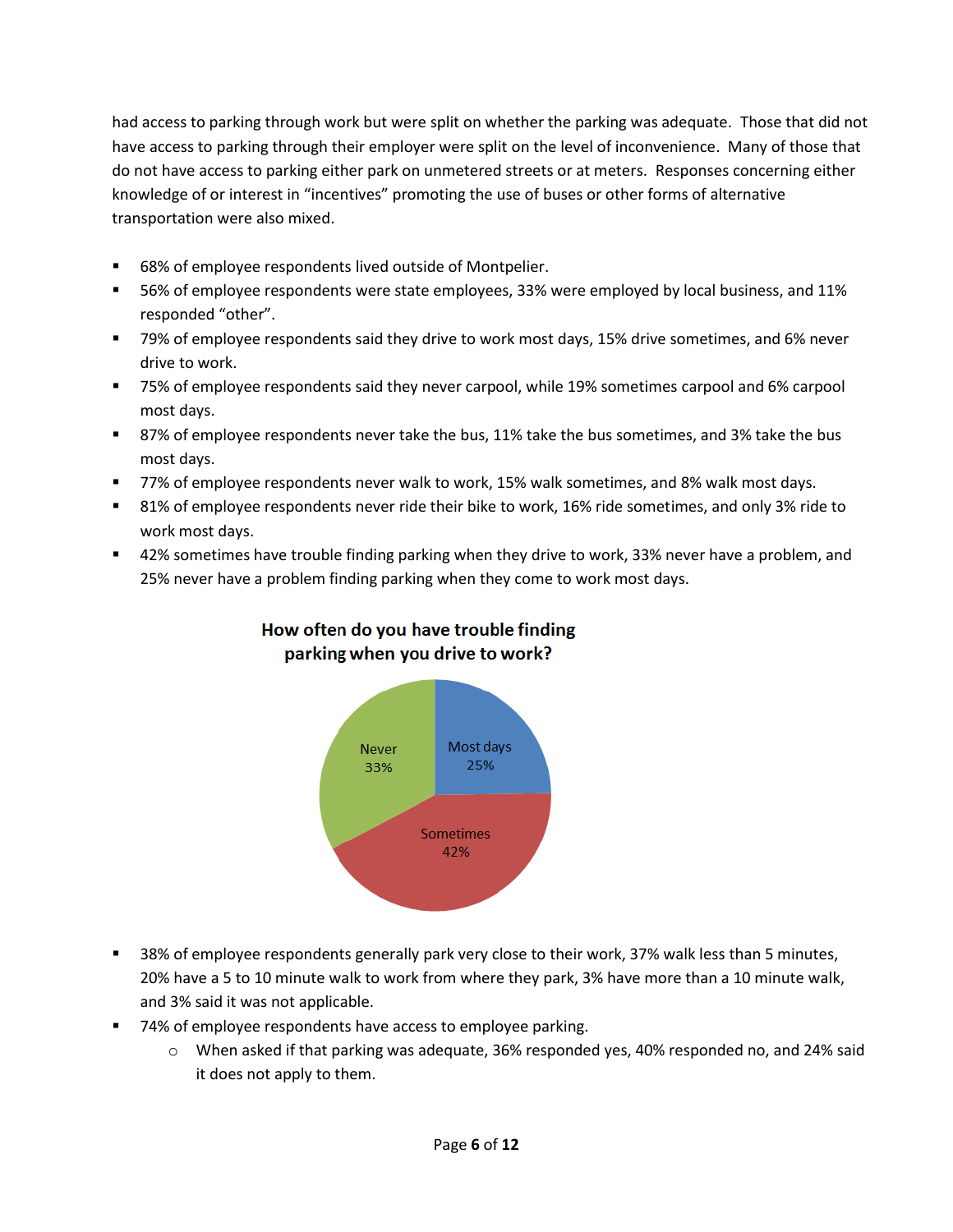- $\circ$  39% of those whose employer does not provide parking said it was a minor inconvenience, 35% said it was a significant inconvenience, and 27% it was not an inconvenience at all.
- o *NOTE: When asking the question of where those who do not have access to employer parking generally park, there was an option "does not apply", which received 58% of the response. This may have been where those who do have parking clicked because it did not apply to them inadvertently skewing the results. As such, this question's results should probably be excluded.*
- When asked if their employer offered incentives for using public transportation or alternative forms of transportation, 49% said no, 30% said yes, and 21% said they were not sure.
	- o *NOTE: given that a little more than half of the employee respondents were state employees, and yet almost half responded no, when we know the state does offer incentives, it is possible that the use of the term "incentive" may have been a poor term to use (with many thinking of incentives as rewards or bonuses, rather than discounts).*
	- o When asked if they would take advantage of such incentives if offered, 44% said they'd consider it, 29% said no, and 27% said yes.
- 86% of employee respondents thought there was a parking problem in Montpelier.
	- $\circ$  50% said it was worse in the winter, while 37% said no particular season was worse.

The survey provided employee respondents the opportunity to provide comments, suggestions or concerns as it relates to working and parking in Montpelier, of which 153 responses were received. From these, common themes were identified and given weight based on frequency. Many of the respondents had more than one comment, suggestion or concern and each was attributed to a corresponding theme. The following are those themes in order of frequency:

- Downtown priority parking for legislators, aides, etc. is unfavorable, legislators should be on "firstcome, first-serve basis" with all other commuters = 41
- **The city should build a garage downtown, free to members of the business community and state** employees = 21
- Inadequate downtown parking results in employees having to pay to work, the city should develop alternative systems (suggestions include more leased spaces to businesses, swipe card provided to employees for restricted area parking) = 13
- **The city has inadequate downtown parking and should be improved by offering more incentives to** limit congestion (suggestions include more bike racks, more carpool spaces, telecommuting for state classified employees) = 12
- The downtown city parking is too expensive and/or meter times are too short  $= 11$
- The city has inadequate downtown parking, but no solution provided =  $11$
- Inadequate downtown parking results in less consumer activity for employees after-work hours = 7
- No public transit is available in employees' area of residence so alternatives are unavailable, the city should develop incentives for commuters outside of Chittenden County = 5
- City should increase enforcement of all traffic-related issues, including pedestrians, bicyclists, residents = 4
- Not applicable, employees do not work in the city downtown =  $3$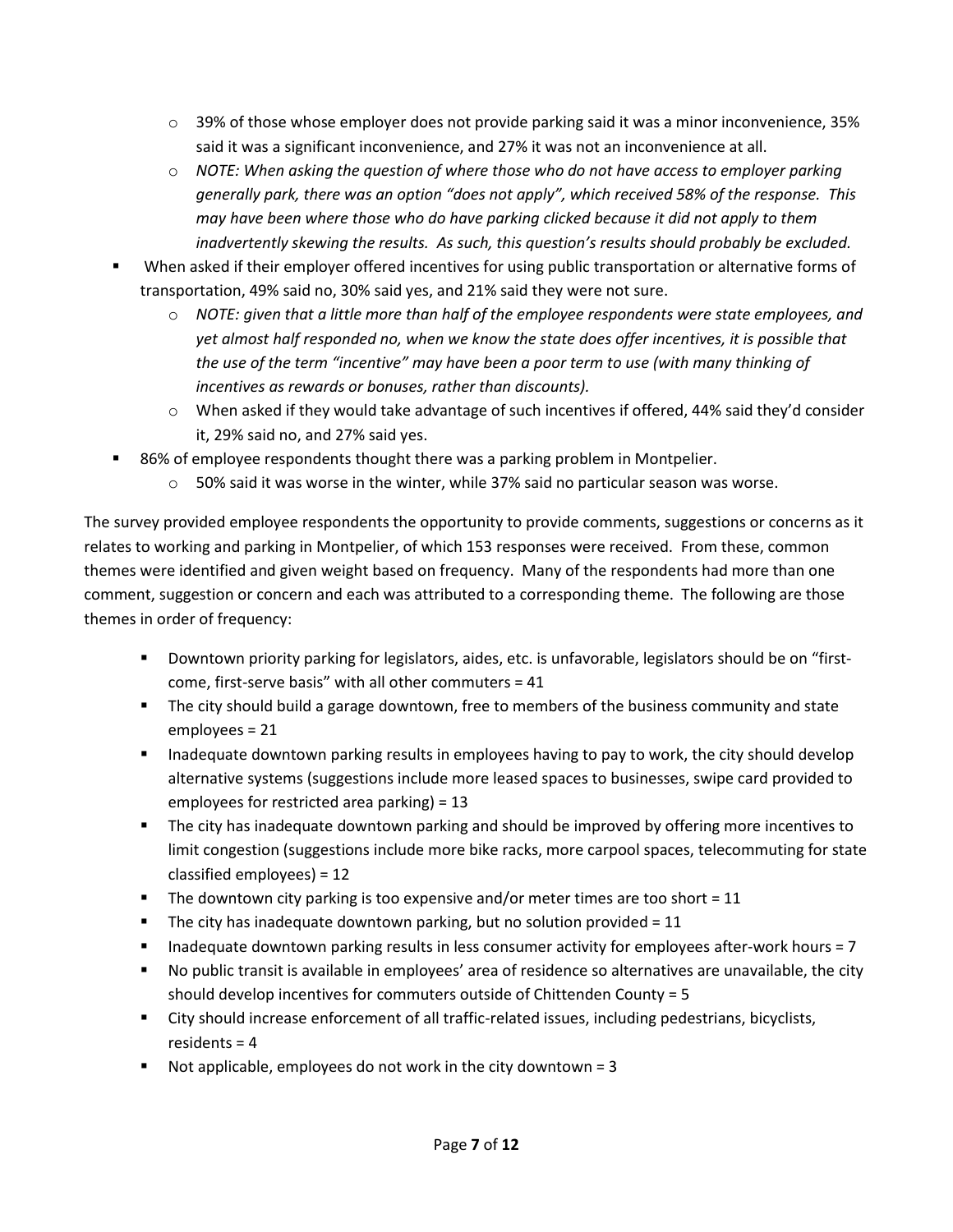- The city should reevaluate parking ban and improve winter clearing, which reduces available winter parking = 3
- **The city should increase transparency of signage, particularly on side streets to limit** confusion/incentivize parking outside of downtown = 3
- Downtown city employees believe the parking situation is adequate  $= 3$

## **Consumer Survey Results**

## *Number of Respondents = 345*

Summary: Most of the consumer respondents lived outside of Montpelier, patronize downtown Montpelier frequently, and drive their cars when they do come to downtown Montpelier. More than half did not work in Montpelier. Most respondents felt there was a parking problem in downtown Montpelier and that parking does have some influence in their decision to patronize downtown Montpelier. When asked about signage directing people to parking the response was evenly split between those who thought there was not adequate signage and those who did not take notice.

- 68% of consumer respondents lived outside of Montpelier.
- Most of the respondents patronize downtown Montpelier frequently, 39% said they patronize downtown Montpelier several times a week, and 25% said it did so daily.
- Of the forms of transportation used when they travel to downtown Montpelier, 95% of consumer respondents said they travel by car, 41% said they walk, and 17% said they bike.
	- o When asked which form of transportation was most frequently used, 85% said car, 13% said they walk, and 2% said they biked.



## When you come to downtown Montpelier, what is your most frequent form of transportation?

54% of the consumer respondents said they did not work in Montpelier.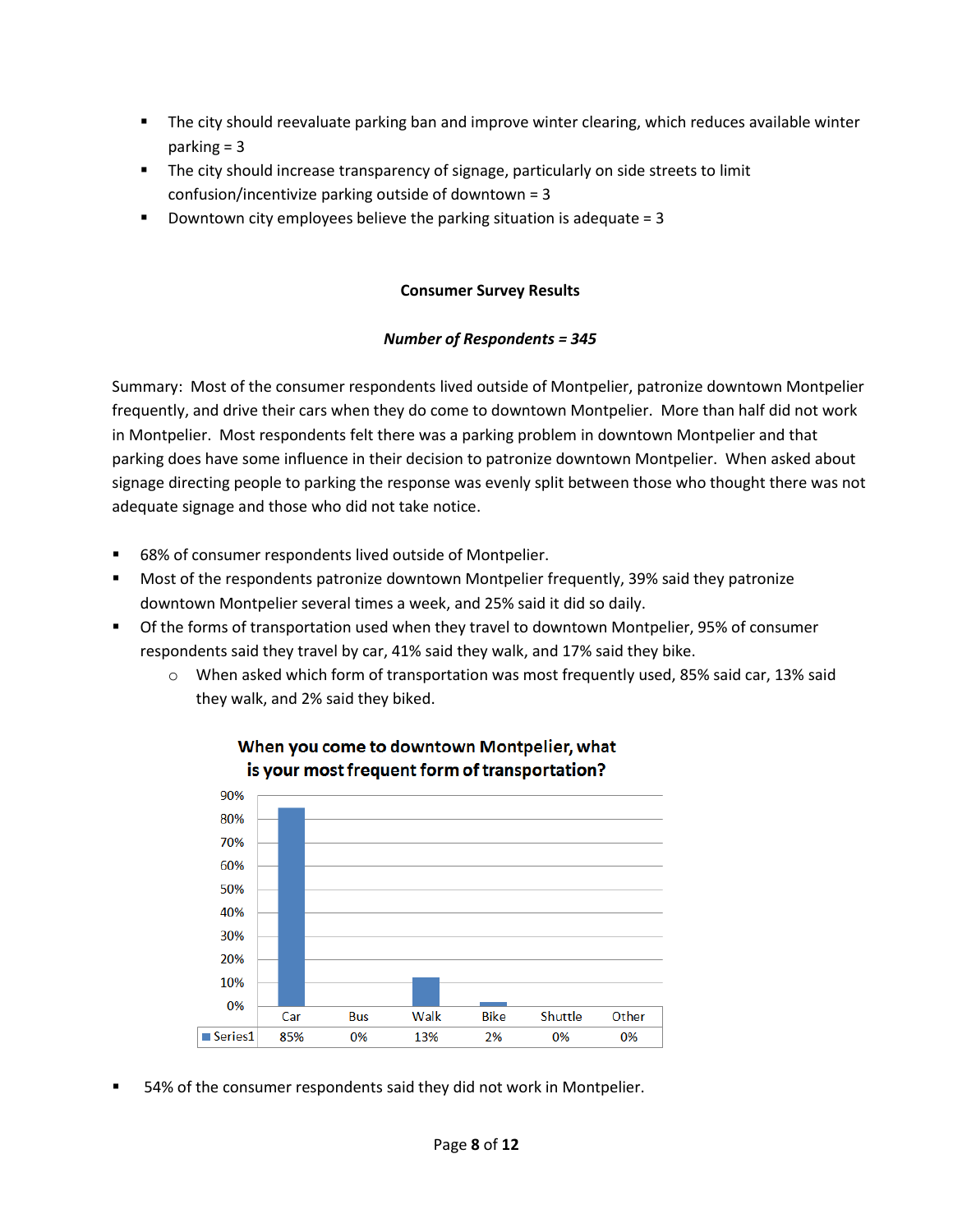- Of those who did work in Montpelier, 48% said the most frequent way they get downtown from work is by car, 32% said they walk, and 16% said they worked downtown.
- 80% of consumer respondents said they thought there was a parking problem in downtown Montpelier.
- 65% said that parking does influence their decision about whether to patronize downtown.
	- o When asked how often it influences their decision, 33% said most of the time, 31% said sometimes, and 29% said often.



 When asked about the frequency of finding convenient parking, 44% responded sometimes, 23% responded most of the time, 18% responded rarely, and 14% responded often.



## Respondent was able to find convenient parking in downtown Montpelier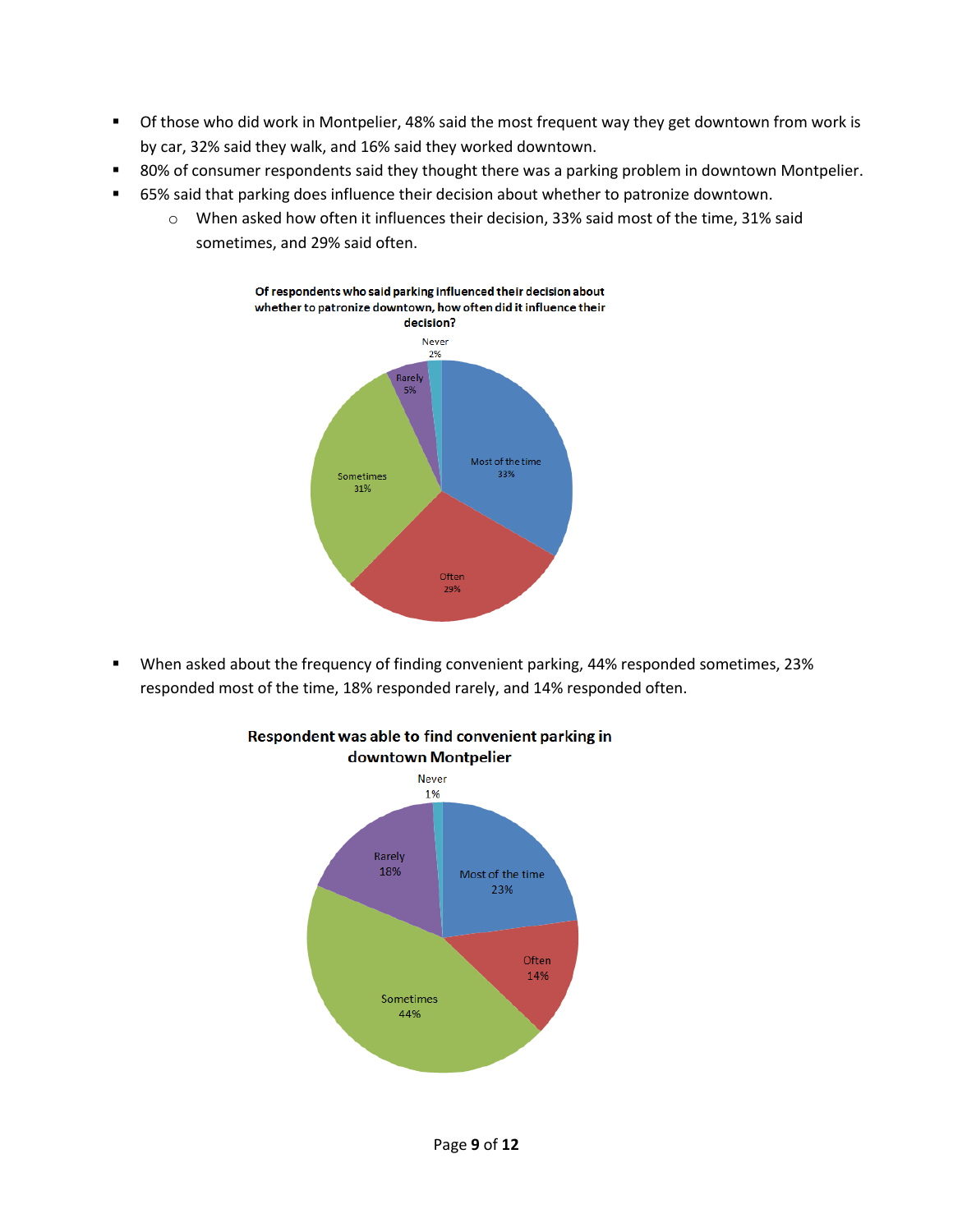- In an attempt to gauge how far people were willing to walk, a scenario was created. If your destination was City Hall, and you had to park by the library, was this considered acceptable? 60% of respondents said it was acceptable.
- 43% felt that signage directing people to parking was not adequate while 42% said they had never taken notice.

The survey provided consumer respondents the opportunity to provide comments, suggestions or concerns as it relates to the consumer parking experience in downtown Montpelier, of which 189 responses were received. From these, common themes were identified and given weight based on frequency. Many of the respondents had more than one comment, suggestion or concern and each was attributed to a corresponding theme. The following are those themes in order of frequency:

- Inadequate downtown parking is a direct cause for less consumer activity =  $26$
- Downtown city parking is too expensive and/or meter times are too short = 24
- The city has inadequate downtown parking, but no solution provided =  $21$
- The city should build a parking garage for general use  $= 19$
- Downtown parking is not an issue  $= 15$
- The city should address the issue of traffic safety for pedestrians and bicyclists  $= 14$
- The city should offer free parking  $= 13$
- The city should not add more parklets =  $9$
- **The city should offer a parking lot and shuttle system for consumers with regular travel times and** minimal stops to alleviate traffic = 8
- **The downtown is not friendly to disabled/nearly handicapped consumers; additional short term** parking should be created for disabled = 8
- City traffic and signage is the major issue and should be addressed as the city priority = 7
- The city should develop more incentives for alternative modes of transport to/from downtown (suggestions include opening private lots on weekends for public use, more bike racks and improved walking/biking trails, preferred parking for efficient vehicles) = 6
- The city should modify the parking ban, and improve snow clearing  $= 5$
- The city should develop alternatives for downtown employees, including a parking lot and shuttle system  $= 4$
- The city should offer more long-term parking (at least 3-4 hours) =  $4$
- The city should increase educational outreach about available parking areas outside of downtown to relieve congestion = 3
- $\blacksquare$  The city should increase enforcement of all traffic-related issues = 3
- **Downtown parking is only an issue when the legislature is in session = 2**
- No reservation of parking spaces (public or private) should be permitted = 2
- City business employers should be responsible for addressing their own parking needs, it should not be a city issue  $= 2$
- There should be no public parking available at the high school =  $2$
- The city should develop motorcycle-only parking  $= 1$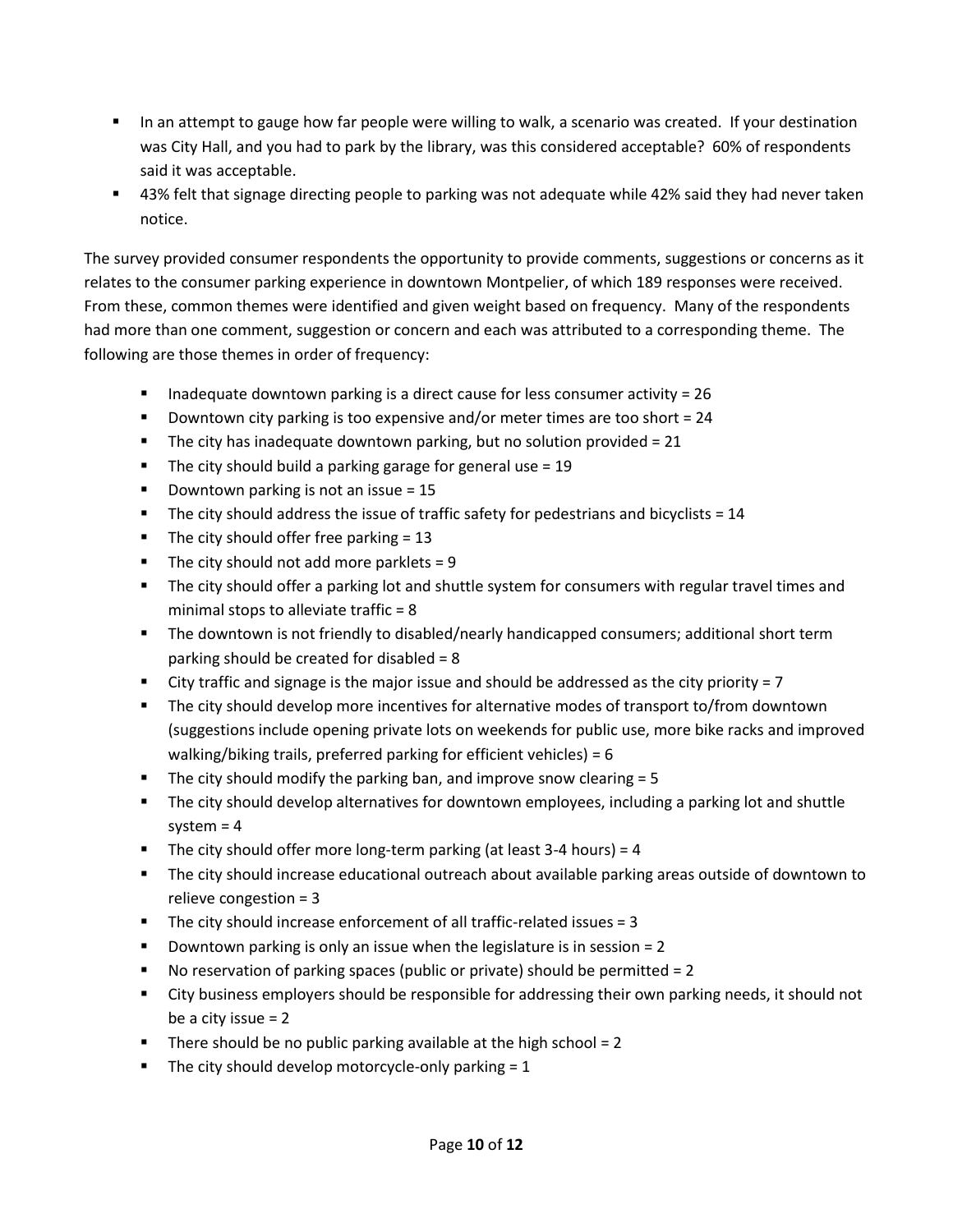## **Employer Survey Results**

## *Number of Respondents = 52*

Summary: Most of the employer respondents represented businesses of 10 employees or less. More than half of employer respondents provide parking for at least some or all of their employees while 40% provide no parking. Most employer respondents said they do not provide incentives to their employees for taking the bus or using alternative forms of transportation, nor was there much interest in considering such incentives. Most of the employer respondents do not have parking specifically designated for customer parking. Almost 70% of employer respondents heard complaints about parking from their customers or clients sometimes or frequently.

- The first question asked was if the respondent owned operated, or managed a business in Montpelier. 86% (43) responded yes and 14% (7) responded no. (Note: The question also asked those who answered no, to not complete the survey).
- 62% of the employer respondents lived in Montpelier
- Most of the employer respondents were from small businesses. 72% represented businesses of 10 employees or less. Those representing businesses of 10-25 employees, 25-50 employees, and 75 or more employees, each represented 9% respectively.
- 40% responded they do not provide parking for any of their employees, 33% said they provide parking for all of their employees, and 24% said they provide parking for some of their employees.
	- $\circ$  Of those who do provide parking 52% lease spaces and 48% own the location of the parking.
- 92% do not provide incentives to employees who carpool, use public transportation or other alternative forms of transportation.
	- o Further 61% said they were not willing to consider such incentives.
- **31% of employer respondents said they have designated customer parking.**
- **The F** 70% of employer respondents felt there was a parking problem in downtown Montpelier.
- When asked how often customers or clients complained about the availability of parking downtown when trying to access their business, 38% said frequently, 31% said sometimes, 21% rarely, and 10% said never.
- Asked whether employer respondents felt that parking in Montpelier significantly impacted their business, 49% said yes, 42% said no, and the rest were unsure.
	- o Of those that responded "yes", 87% said the impact was negative.